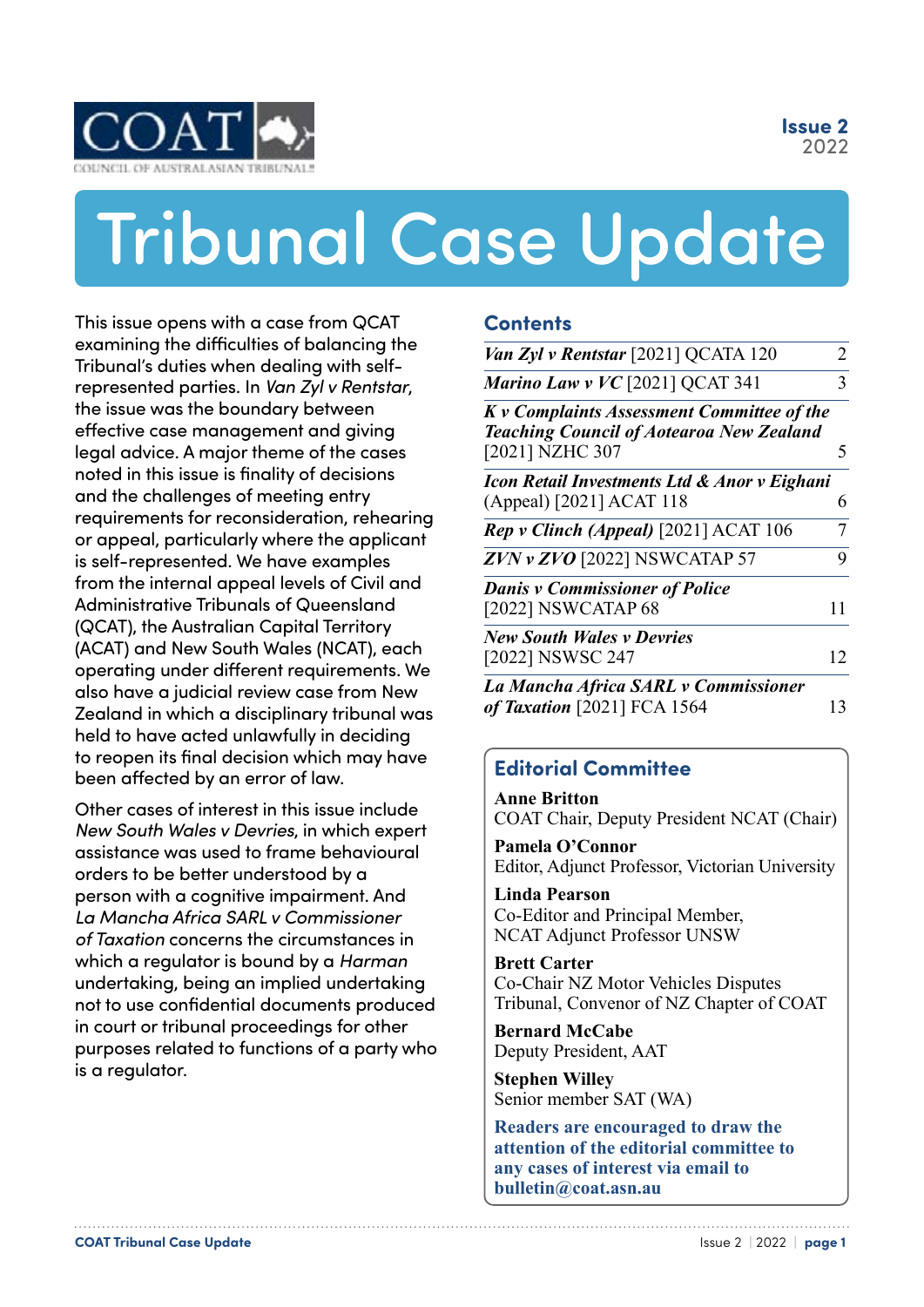## <span id="page-1-0"></span>Conducting case management without giving legal advice

The following internal appeal in QCAT concerns the point at which the Tribunal's efforts to case manage a matter in a hearing, including explaining to the parties the evidence required and how the tribunal will approach the matter, may demonstrate bias or breach of procedural fairness. The case also considers how to balance the Tribunal's obligations in the context of section 29 of the QCAT Act, which requires the tribunal to take all reasonable steps to ensure the parties' proper understanding.

### *Van Zyl v Rentstar* **[2021] QCATA 120**

#### **Queensland Civil and Administrative Tribunal Appeal Tribunal (Member J Gordon), 29 Sept 2021**

The applicant Mr Van Zyl ('the tenant') asked the Tribunal to make an order terminating his tenancy following the alleged failure of Rentstar ('the lessor') to remedy breaches of the tenancy agreement, and to award him compensation for the breaches. The tenant had vacated the premises before lease expiry on the ground of an unremedied breach by the lessor. The lessor denied any breach and lodged a counter application claiming that the tenant was liable to pay compensation to the lessor for breaking the lease.

During the hearing, which was conducted by telephone, the Tribunal discussed with the selfrepresented parties how the lessor's counter application would be handled, including procedural steps to be undertaken prior to resumption of an adjourned hearing. It was during this discussion that the Tribunal first became aware that the counter application had not been submitted to the required conciliation process. This failure meant that the Tribunal lacked jurisdiction to hear the counter application. The Tribunal proceeded to make orders declaring that the lease agreement was not validly terminated and dismissing the tenant's claim for compensation.

The tenant sought leave to appeal on three grounds, only one of which was thought by the Appeal Tribunal to afford a 'reasonably arguable case on appeal which could result in substantial relief' and for which leave to appeal could be granted ([22], [23]). The ground was alleged bias, or alternatively a breach of procedural fairness, arising from an allegation that in the hearing the Tribunal explained in detail how the lessor could bring a claim for break lease compensation against the tenant, but did not help the tenant in the same way. The tenant's objection was that the Tribunal had explained to the lessor what they had to do to make a claim for break lease compensation, when there was in fact no such claim before the Tribunal.

Having granted leave to appeal, the Appeal Tribunal proceeded to consider whether the Tribunal's statements demonstrated bias or breach of natural justice. The Appeal Tribunal referred to two provisions of the *Queensland Civil and Administrative Tribunal Act 2009* (Qld) ('QCAT Act'). First, section 29(1) places a duty on the Tribunal to take all reasonable steps to ensure that each party understands the practices and procedures of the Tribunal and the nature and legal implications of assertions made in the proceeding. Second, the Tribunal must also comply with s 28(3)(d) which includes that it must act with as little formality and technicality and with as much speed as the legislation and proper consideration of the dispute permits. The Appeal Tribunal observed that, as many parties are unrepresented and lack knowledge of the law and evidence, balancing the requirements of s  $29(1)$  and s  $28(3)(d)$  'is one of the most difficult things faced by the tribunal's decision makers' ([31]).

The Appeal Tribunal acknowledged a stream of authorities warning that the Tribunal must not give legal advice ([31]-[37]). The authorities include *Harrison v Meehan* [2017] QCA 315 ('*Harrison*') where Sofrnoff P said that nothing in the two QCAT provisions 'permits the Tribunal to assist parties to provide their respective cases or to give advice to parties about how to conduct the proceedings' (at [13]). The Appeals Tribunal observed:

It seems to me however, that in practice there are many circumstances where the tribunal will intervene entirely properly where the result is that one party or both parties are assisted to prove their cases, or effectively receive advice about how to conduct the proceedings ([38]).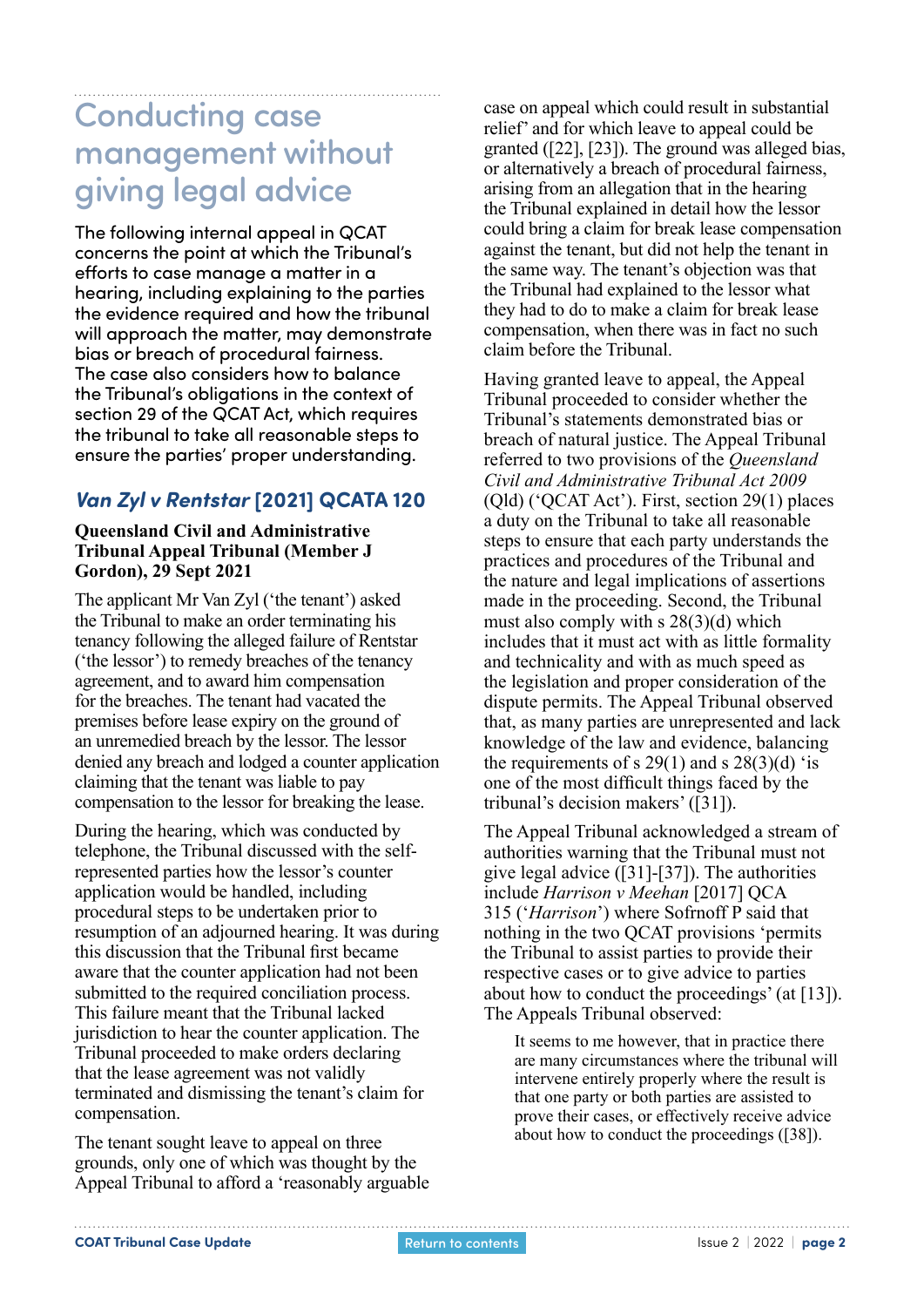<span id="page-2-0"></span>The Appeal Tribunal gave several examples in support of this proposition, including the following:

- In the present appeal, the unrepresented applicant made no reference to *Harrison* or other authorities, nor to the relevant statutory provisions, and made only general references to the Tribunal's statements. In specifying detail about those statements and referring to those authorities, the Appeal Tribunal acknowledged that it was assisting the tenant in his appeal [(38]).
- The Appeal Tribunal in *Rowan v Beck* [2021] QCATA 20 considered that the member hearing a matter who effectively cross examined a witness had not displayed bias but was merely testing the evidence and giving the witness an opportunity to demonstrate that it was truthful ([41]).

#### **Application of law to the facts**

In the present case, the Appeal Tribunal considered that it would have been obvious to anyone attending the hearing that the Tribunal's statements referenced in the ground of appeal were made while the Tribunal was under the misapprehension that there was a valid counter application by the lessor for break lease compensation. At that time the Tribunal was proposing to adjourn the proceedings because of missing particulars of the counter application and the failure of service. That is the context in which the statements should be considered, and knowledge of that context would be imputed to the hypothetical lay observer when applying the test for apprehended bias ([84]-[88]).

With respect to the fairness of the Tribunal's remarks, the Appeal Tribunal said that the Tribunal was merely case managing the dispute, ensuring that all relevant material was disclosed in preparation for a final hearing by telephone, and explaining the legal implications of any claim for break lease compensation, including the likely approach the tribunal would take to such claims. Accordingly, the Tribunal was not giving legal advice to the lessor ([89]-[92], [96]). The Tribunal's statements were consistent with its duties under ss 28 and 29 of the OCAT Act [89]-[92]). Moreover, the need to preserve the appearance of neutrality was served by the Tribunal's explanation to the parties of the reason for the intervention ([94]-[95]).

**Orders:** Leave to appeal was granted but the appeal was dismissed.

## Re-opening final decision not decided on the merits

In the following case, QCAT distinguished prior authorities which appeared to say that a final decision of the Tribunal in a minor civil dispute cannot be reopened unless it was heard and determined on the merits. The decision also includes an example of an explanatory note, given to assist the selfrepresented parties in preparation for the rehearing, as contemplated by s 29 of the QCAT Act. Section 29 is also discussed and applied in *Van Zyl v Rentstar*, noted in this issue of the Update.

## *Marino Law v VC* **[2021] QCAT 341**

#### **Queensland Civil and Administrative Tribunal, Adjudicator A Walsh (27 Oct 2021)**

Marino Law commenced proceedings in QCAT to recover monies due to the law firm for legal work performed for the respondent VC pursuant to a client costs agreement. The Adjudicator heard and finally determined the dispute in favour of Marino Law on 19 August 2021, in the unexplained absence of VC, pursuant to s 48(1) (g) of the QCAT Act. Read with s  $48(2)(b)(i)$ , the section permits a final decision in favour of an applicant where a respondent fails without explanation to attend a hearing.

The self-represented applicant VC filed a timely application to reopen the proceedings. To succeed in obtaining a reopening, VC had to establish that a 'reopening ground' exists, and that the Tribunal should exercise its discretion to reopen the proceedings ([14]). To establish a 'reopening ground', as relevantly defined in sch 3 of the QCAT Act, the applicant must have had a reasonable excuse for not attending the final hearing. The Tribunal could then exercise its discretion to reopen under s 139(4) only if it considers that 'the ground could be effectively or conveniently dealt with by reopening the proceedings under this division'.

Having regard to new evidence about the circumstances of VC's failure to attend the final hearing on 19 August 2021, the Tribunal was satisfied that a reopening ground had been made out.

**COAT Tribunal Case Update Issue 2 | 2022 | page 3 Return to contents <b>ISSUE 2 | 2022 | page 3**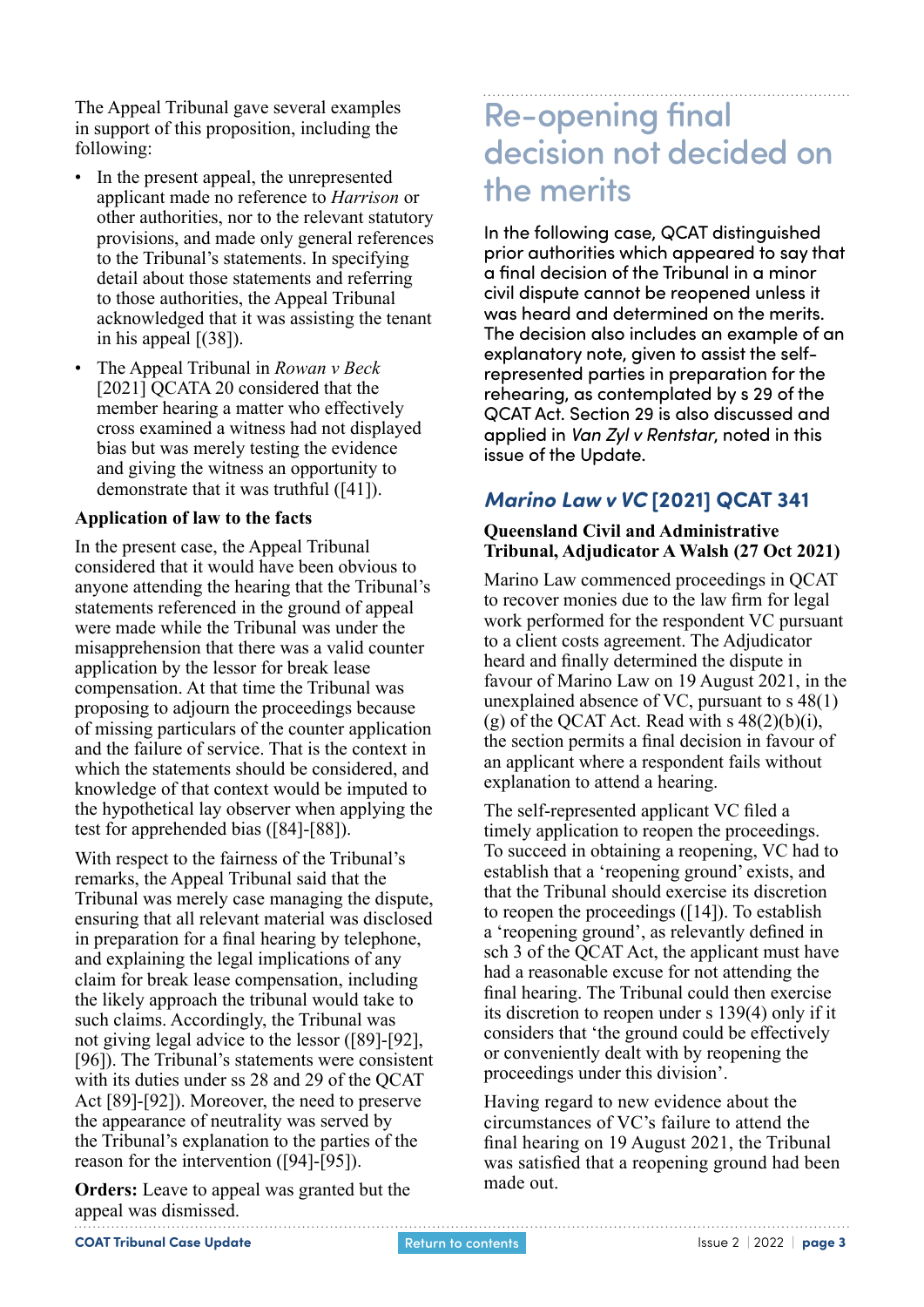The Tribunal noted that there is a conflict in Tribunal case law presently on whether reopening is possible where a case has not been decided on the merits ([11]). The issue turned on the interpretation of provisions of the QCAT Act, and particularly s 140(2) which requires that a reopened proceeding be heard and decided again by a fresh hearing *on the merits* [emphasis added]. The question was whether the reopening provisions should be interpreted as implying that the original final decision must itself have been adjudicated on the merits, as had been held in *Darragh v Davies* [2017] QCAT 181 (*Darragh*). In the present case, the dispute was heard and determined, but not on the merits, when the Tribunal ordered VC to pay Marino Law's claim. If the Tribunal were to follow *Darragh*, it would have had to dismiss VC's reopening application notwithstanding that a ground for reopening had been made out ([43]).

The Tribunal examined the case authorities relating to this interpretation ([33]). Both *Darragh* and *Barry-O'Neill v Masters* [2018] QCAT 414 were cases in which one party unsuccessfully applied to reopen a dismissal order agreed to by the parties under a settlement. In each case the dispute had not been heard and determined. Both *Ramke Constructions Pty Ltd v Queensland Building Services Authority* [2012] QCAT 417 and *Queensland Building Services Authority v QCAT* [2013] QSC 167 were cases in which reopening was denied where there had been a purely procedural dismissal without the case having been heard and determined ([33]-[44]). In the Tribunal's view, all were distinguishable from the present case, as none involved a 'hearing and determination' ([53]).

The Tribunal further advanced several reasons against the interpretation proposed in *Darragh* that the original decision must have been made on the merits ([44]). The Tribunal observed that nothing in the wording of the statute requires the limitation, and to imply it would be inconsistent with QCAT's stated functions as set out in the QCAT Act ss 4(c) and 28(3)(d)[46]). Moreover, the reopening provisions provide important procedural efficiencies, and the restrictive interpretation in *Darragh* would limit their utility ([47]-[51]).

#### **Orders**

The proceedings were reopened, the orders of 19 August 2021 were set aside, and a fresh hearing on the merits was ordered.

#### **Section 29 Explanation**

As the reopened matter would be returning to the Tribunal for a fresh hearing on the merits, the Tribunal took the opportunity to include with the Reasons an explanatory note to the parties to satisfy the requirements of s 29 of the QCAT Act ([24]). The section requires the Tribunal to take all reasonable steps to ensure that each party understands the practices and procedures of the Tribunal and the nature of the assertions and their legal implications. It also requires the Tribunal to conduct proceedings in a way that is responsive to the needs of a party who (such as VC) is from another cultural or linguistic background by, inter alia, explaining the matters to the person or supplying an explanatory note in English.

The explanatory note to the parties explains

- i. which party has the onus of proving which material assertions of fact,
- ii. the need for VC to limit his case to what he says in his Response and to rely only on documents that he has filed and served,
- iii.the limitations in the procedure and jurisdiction of the Tribunal and how they affect any claim for a refund for legal costs previously paid and any application for an order to set aside the cost agreement, and
- iv. the inability of the Tribunal to otherwise advise VC, and the sources of advice and assistance available to him ([52]-[58]).

## Reconsidering a final decision without a reopening provision

As QCAT observed in *Marino Law v VC* (noted in this issue of the Update), statutory provisions allowing a tribunal to re-open its decisions avoid some complexities that might arise in the absence of such a provision. In the following case the New Zealand High Court examined the common law principle of *functus officio* and applied it to prevent a disciplinary body from reconsidering its own final decision which may have been affected by an error of law. The Court considered the application of Interpretation Act provisions similar to those found in the Australian jurisdictions which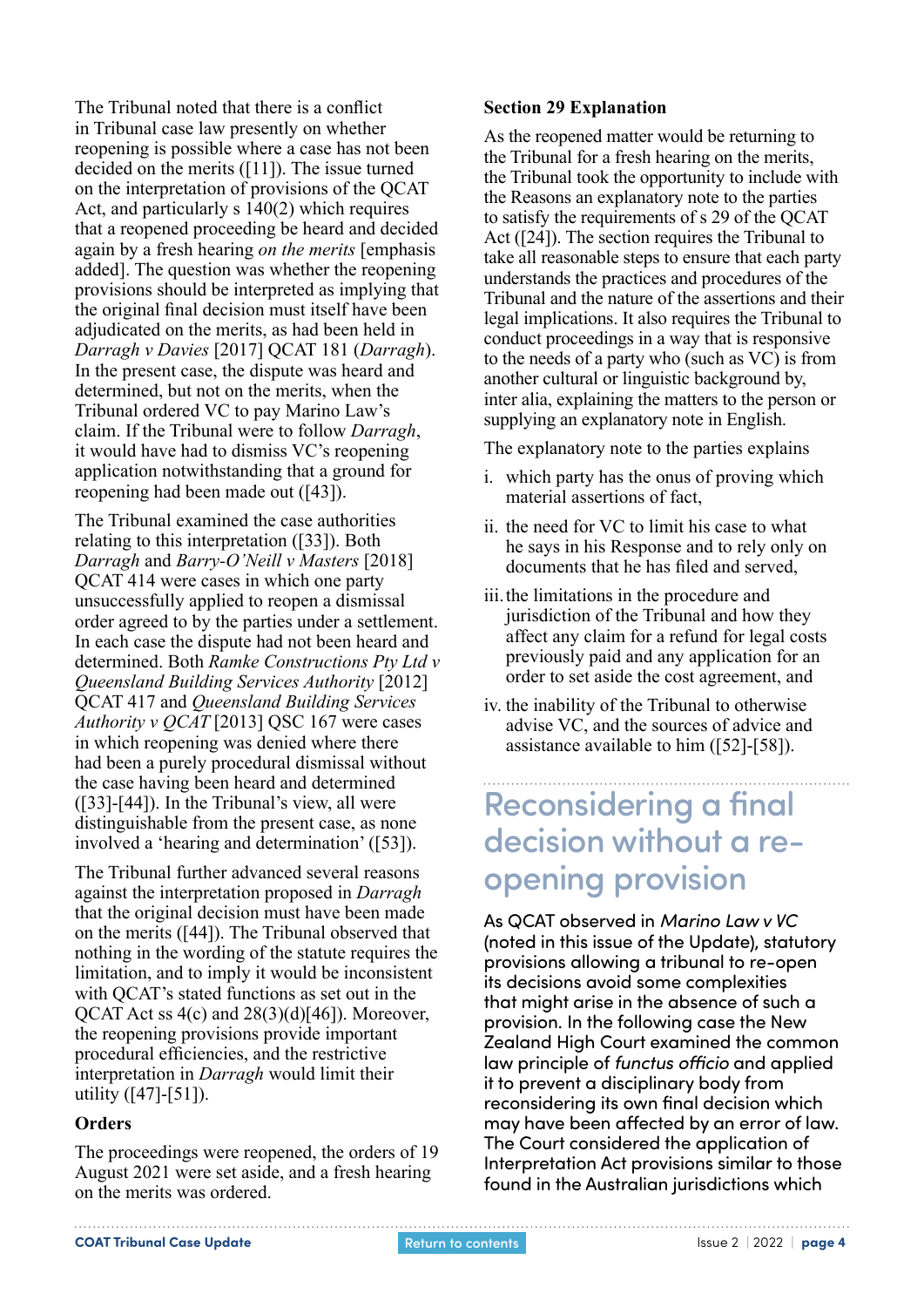<span id="page-4-0"></span>provide that, subject to a contrary intention in the conferring Act, a statutory power or duty can be exercised more than once.

The following case note was provided by Olivia Clark, Legal and Research Adviser, Ministry of Justice, New Zealand.

### *K v Complaints Assessment Committee of the Teaching Council of Aotearoa New Zealand* **[2021] NZHC 307**

#### **New Zealand High Court (Gwyn J), 22 Nov 2021**

The Teaching Council of Aotearoa New Zealand ('the Teaching Council') received a complaint from the parents ('the complainants') of a student at a secondary college relating to the alleged conduct of the principal of the college, K (the applicant). The complaint included an allegation ('allegation three') that an illegal or improper process had been used to suspend the student from the college. The Teaching Council referred the complaint to the Complaints Assessment Committee of the Teaching Council of Aotearoa New Zealand ('the CAC'), a statutory body constituted under the *Education and Training Act 2020* (NZ). An investigator was appointed to inquire into the complaint and report to the CAC. The appellant was given an opportunity to comment on the report before the CAC made a decision under s 401 of the *Education Act 1989* (NZ) (Education Act) to resolve to take the matter no further ('the December decision').<sup>1</sup>

Subsequently, after K had been notified of the December decision, the CAC received further information from the complainants and formed the view that the decision with respect to allegation three may have been made in error. It invited submissions from the parties on whether it should reopen the December decision. K opposed the re-opening of the decision.

The CAC subsequently notified the parties that it had decided to reconsider the December decision on the ground that it may have been affected by a material error of law ('the redetermination decision'). The CAC invited the parties to make further submissions relating to allegation three of the complaint.

In the High Court, K sought orders declaring the redetermination decision unlawful, setting it aside and prohibiting the CAC from reopening the decision or the complaint.

K argued that from the time he was notified by CAC of its December decision to take no further action, the CAC was functus officio and had no power to reconsider the decision. While the principle of finality is subject to s 16 of the *Interpretation Act 1999* (NZ) which says that a power duty or function conferred by legislation may be exercised or performed from time to time, K argued that s 16 was not applicable in this case due to contrary indications in the Education Act and Rules. <sup>2</sup>

In response, the CAC contended that, while the Education Act and Rules are silent on the point, the power to reopen an investigation in exceptional circumstances (in this case, a clear error) can be inferred, and to do so is consistent with the public interest objectives of the disciplinary regime. Inferring such a power was necessary for the CAC to be able to discharge its disciplinary functions under ss 398-409 of the *Education Act*.

#### **Held:**

The Court noted that the validity of the December decision was not itself directly in issue in the proceedings ([98]). The central issue in the case was whether the CAC was functus officio at the time of the redetermination decision ([44]). The Court explained the principle of functus officio as follows:

The starting point is the general principle that once an authority has made its decision it has exhausted its jurisdiction and has no power to act further in the matter. An authority becomes functus at the point that its decision is perfected by communication in a final form to those affected  $(72)$ .

His Honour accepted K's submission that the CAC had made an adjudicative and final decision on the complaint in its December decision ([86]). The decision resolving that the CAC would take the matter no further was one that affected K's rights, as he was no longer subject to the prospect of a disciplinary process and outcomes (87]). In such a case, finality may be the paramount consideration ([78]).

<sup>1</sup> Provisions of the repealed *Education Act 1989* applied to this case under transitional provisions.

<sup>2</sup> This Act has been repealed and the relevant provisions re-enacted in Legislation Act 2019 (NZ) ss 9, 51.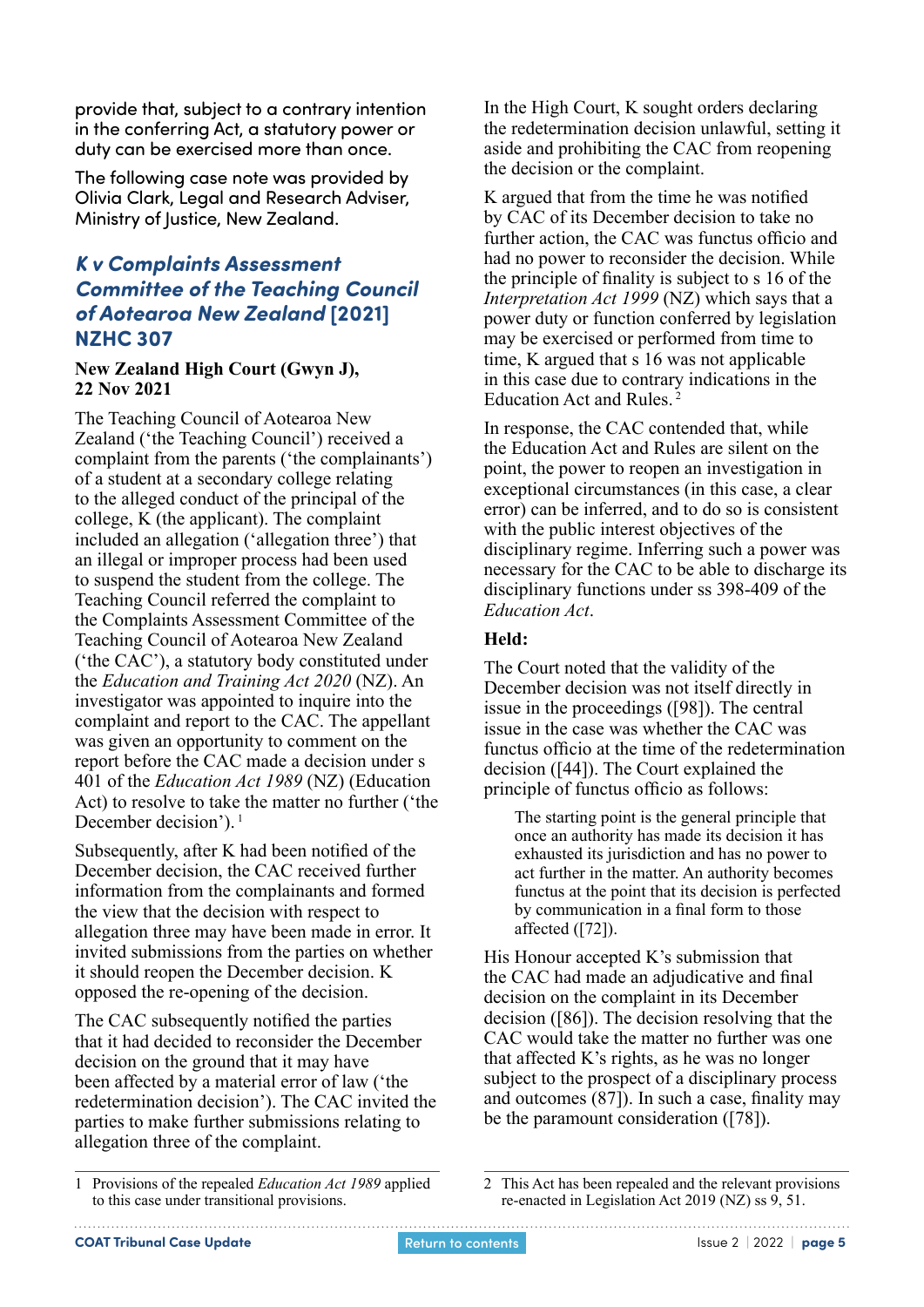<span id="page-5-0"></span>The principle of finality is not absolute. The grant of a statutory power or conferral of a duty can be construed as one to be exercised more than once, pursuant to s 16 of the Interpretation Act. Read with s 4, s 16 does not apply if the context of the Act requires a different interpretation.

His Honour identified aspects of the language and context of the disciplinary provision in the Education Act which, taken together, point towards the decision being a final one that is not open to be reconsidered. The indications included the absence of an appeal or rehearing provision, the use of the term 'final decision' and the definition of 'resolve' in the legislation, and the nature of the process that the CAC is required to follow ([94]-[95]).

His Honour was not persuaded that the public interest objectives of the Education Act require that he infer a power to reopen the decision, given the prejudice to K, the lapse of time (four years) since the relevant events took place, and the fact that the student in question had left the college ([108]-[[110]).

His Honour therefore held that CAC was functus in relation to the complaint at the point at which it perfected its decision by communicating it to the parties ([111]).

The respondent was functus officio in relation to all aspects of the complaint, and not simply allegation three which was the subject of the redetermination decision ([116]).

#### **Orders**

The Court made three declarations:

- 1. the CAC redetermination decision and steps taken in furtherance of that decision are unlawful,
- 2. the redetermination decision is set aside and
- 3. the CAC is prohibited from reopening its decision  $([117])$ .

#### **Suppression order**

K also applied for permanent orders suppressing the identity of the college and the individuals involved. The Court said there is a prima facie presumption in favour of openness in reporting to allow for open justice [130]. The Court cited the 7-step approach which arose from the Supreme Court decision in *Erceg v Erceg* [2016] NZSC 135 for applications of non-publication

orders in civil proceedings in *Commissioner of Police v F (L) C* [2016] NZHC 2852.

After applying the 7-step test, the Court held there was a high risk that publishing any of the identifying information could lead to the identification of the parties ([131-132]). Therefore, the Court held that names, including that of the college, and the names of the individuals involved, were to be suppressed and anonymised. A permanent suppression order was granted.

#### **Note**

Australian case law on whether a tribunal can redetermine a decision which is affected by an error of law has diverged from the approach of the New Zealand courts. See [COAT Practice](https://coat.asn.au/about/practice-manual-for-tribunals/)  [Manual for Tribunals](https://coat.asn.au/about/practice-manual-for-tribunals/) (5th ed, 2020) [6.6.1]

## ACAT appeal on error of law

The ACT Civil and Administrative Tribunal (ACAT) also has an Appeal Tribunal for internal appeals. A party to an original application may apply to appeal the decision 'on a question of fact or law'. Section 82 of the *ACT Civil and Administrative Tribunal Act 2008* (ACT) ('ACAT Act') provides that an appeal tribunal may, as the tribunal considers appropriate, deal with an appeal as a new application or as a review of all or part of the original decision. In the following case, the Appeal Tribunal proceeded as a review, after finding an error of law in the original decision.

The following case note was written and contributed by Senior Member Kirsty Kastavic of ACAT.

### *Icon Retail Investments Ltd & Anor v Eighani* **(Appeal) [2021] ACAT 118**

#### **ACT Civil and Administrative Tribunal (M-T Daniel P, H Robinson Presidential Member), 6 December 2021**

(Note, in this report a reference to 'the Original Tribunal' refers to the ACT Civil and Administrative Tribunal ('ACAT'), whereas 'the Appeal Tribunal' refers to the panel which heard the appeal from the ACAT decision.)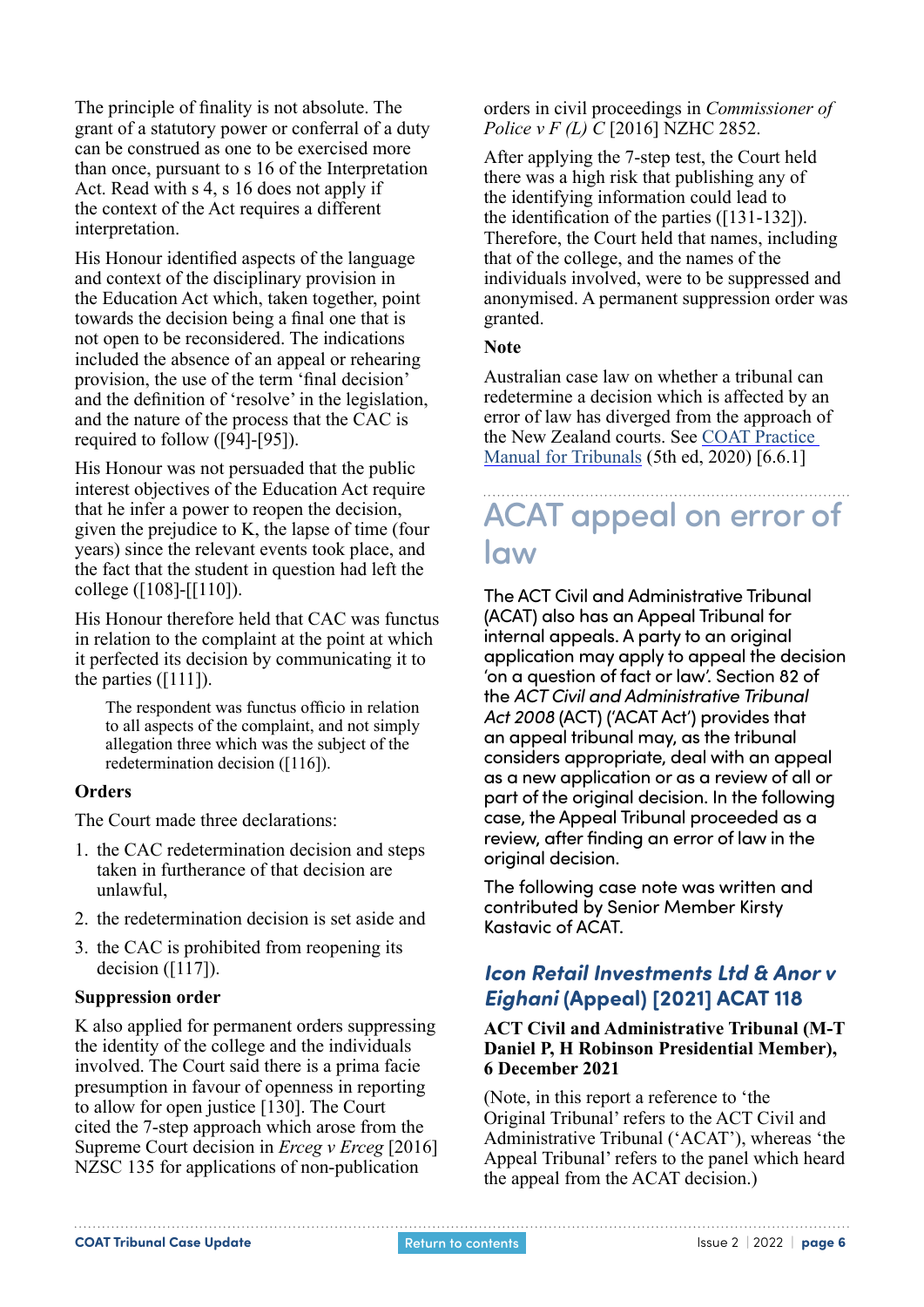<span id="page-6-0"></span>This was a decision on an internal appeal from a decision of the Original Tribunal. The Original Tribunal found that the appellant, a utility provider, had failed to meet the statutory notice requirements before reporting the respondent, a debtor, to a credit reporting company. The original tribunal had found that an email sent to the respondent by a debt collection agency was invalid for non-compliance with certain requirements under the *Privacy Act 1988* (Cth), and consequently ordered the appellant to remove a record of payment default from the credit file of the respondent. On appeal, the appellant argued that the original tribunal erred in law and therefore had no proper basis for holding the notice to be invalid.

For a credit provider to validly disclose the credit information of a debtor to a credit reporting agency, a utility provider must comply with the requirements of section 21D of the *Privacy Act 1988* (Cth). This section requires that a notice states, amongst other things, that the credit provider "intends to disclose the information to the credit reporting body." The key issue in the appeal was whether the email met those requirements. If it did not, there was no lawful basis to disclose the credit information.

The original tribunal found that the notice relied upon by the utility provider in this case, which was in the form of an email, was invalid as it contained inaccuracies and misleading information and that it must be construed strictly as it attracts a "penalty" in the form of an adverse credit report. On review, the Appeal Tribunal accepted there was an error of law regarding the original tribunal's characterisation of the notice as attracting a 'penalty' but was not satisfied this was a sufficient basis to overturn the original tribunal's decision. Instead, the Appeal Tribunal concluded that the email was so deficient that it did not constitute a notice in compliance with section 21D(3)(d)(i) of the Privacy Act ([59]). This was because the email did not contain a clear and unambiguous statement that the utility provider intended to disclose the credit information to the credit reporting agency ([61]-[71]). The Appeal Tribunal was satisfied it was more accurate to say that the email was, in law, no notice at all. However, the practical consequences of these conclusions were the same. On either view, the utility provider was prohibited from disclosing the information to the credit reporting body  $([71])$ .

**Order:** The order of the Original Tribunal was amended, and the appeal was otherwise dismissed.

## Liability under antidiscrimination law for social media posts

Some tribunals are increasingly dealing with claims that individuals and groups have been subject to forms of discrimination on social media. Difficult questions can arise as to when posted comments contravene the various anti-discrimination statutes, and the extent to which persons whose social media sites are used by third parties to verbally attack others can be held responsible. In the following case an Appeal Tribunal took a narrower view than the Original Tribunal as to the scope of liability under the *Discrimination Act 1991* (ACT).

The rulings in this decision turned on the interpretation of the ACT legislation. The relevant provisions of anti-discrimination statutes of other jurisdictions may differ.

### *Rep v Clinch (Appeal)* **[2021] ACAT 106**

#### **ACT Civil and Administrative Tribunal Appeal Tribunal (Acting President Member R Orr QC, Senior Member Prof P Spender), 2 Nov 2021**

(Note, in this report a reference to 'the Original Tribunal' refers to the ACT Civil and Administrative Tribunal ('ACAT'), and 'the Appeal Tribunal' refers to the panel which heard the appeal from the ACAT decision.)

Ms Clinch, who lives in Queensland and describes herself as a trans woman, lodged a complaint with the ACT Human Rights Commission against Ms Rep, who lives in the ACT, alleging vilification on the basis of gender identity under section 67A, and victimisation under section 68, of the *Discrimination Act 1991*  (ACT), in relation to a range of social media posts made by Ms Rep and by third parties on Ms Rep's Facebook page. The complaints were referred to ACAT under s 53A of the *Human Rights Commission Act 2005* (ACT). The Original Tribunal found that there was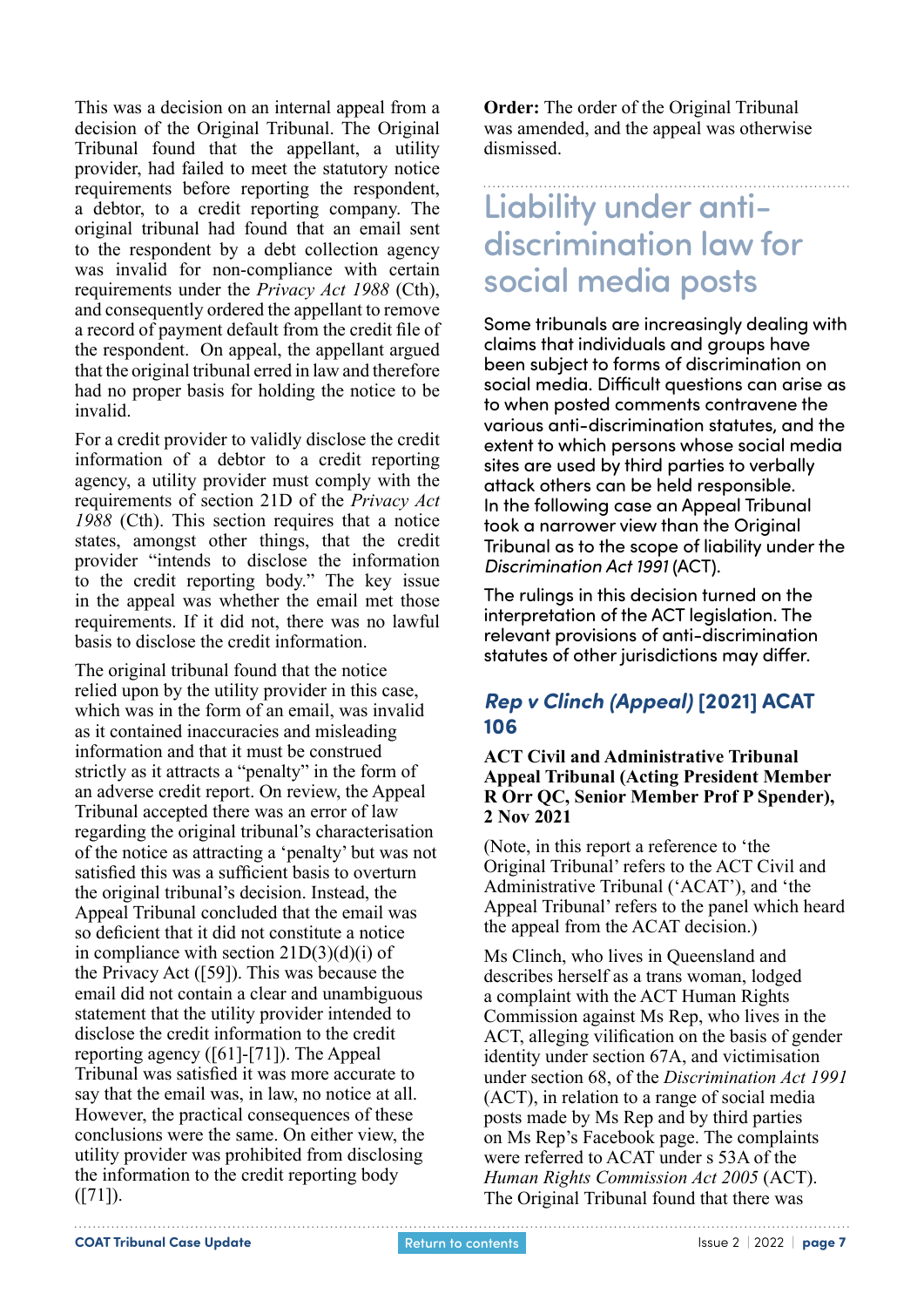unlawful vilification or victimisation by all the posts the subject of the complaint and made orders that Ms Rep remove all the posts, refrain from making similar posts, and pay \$10,000 compensation to Ms Clinch.

Ms Rep appealed the decision of the Original Tribunal to the Appeal Tribunal. The Appeal Tribunal first resolved a jurisdictional issue raised by Ms Rep. It held that although Ms Cinch resides in Queensland, the Human Rights Commission and ACAT had jurisdiction to consider the matter as the posts were published in the ACT and accessible to ACT residents and related to trans women generally in the ACT. Moreover, Ms Rep posted and managed the material on her site in the ACT ([90]-[92]).

Other grounds of appeal related to whether the posts or all of them constituted unlawful vilification or victimisation, whether Ms Rep was responsible for such posts by other persons, and whether the remedies (compensation and injunctive orders) were appropriate.

#### **Vilification**

In relation to the vilification ground of appeal, Ms Rep argued that the Original Tribunal had given reasons why some of the posts were vilification, and then included other posts indicating they were the same. The Appeal Tribunal agreed that there were differences among the posts which should have been considered ([105]-[107]). Moreover, the Original Tribunal had at times applied a different standard than the statute required for vilification. The correct test in s 67A of the Discrimination Act required 'more than insults, invective, abuse or even expression of hatred, contempt or ridicule' ([161]). For a post to amount to vilification, it needs to 'incite hatred toward, revulsion of, serious contempt for, or severe ridicule of, Ms Clinch or the group of trans women on the ground of gender identity' a person or group of persons, objectively assessed' ([163], [164]). It can include posts using 'strong and abusive language about the person or group which is likely to incite hatred etc', such as suggesting that 'because of being a trans woman a person is inherently inferior, a threat or a criminal' [[163]).

It was then necessary to consider whether the post comes within the exception to vilification for discussion or debate in the public interest provided by s 67A(2)(c) of the Discrimination

Act. The context needs to be considered. The Appeal Tribunal found that the general posts were mostly made in the context of a vigorous discussion or debate and were less likely to amount to vilification ([128]). But the posts directed personally and specifically at Ms Clinch were more likely to incite hatred etc ([131]).

One group of posts were made in response to an apology which Ms Rep was required by an earlier settlement to provide to Ms Clinch. In relation to those apology response posts, the Appeal Tribunal held that Ms Rep had a particular responsibility not to allow vilification of Ms Clinch in the context of her apology ([166]). The Appeal Tribunal agreed with the Original Tribunal that Ms Rep was responsible for the apology response posts even though they were made by third parties ([169]-[174]).

On the bases outlined above, the Appeal Tribunal found that certain of the apology response posts, and certain of the general posts amounted to unlawful vilification for which Ms Rep was responsible.

#### **Victimisation**

While the Original Tribunal had found that all the posts were victimisation within the meaning of the Discrimination Act s 68, the Appeal Tribunal found that none were, and the Original Tribunal's findings in this regard involve error ([201]). To establish victimisation, the Act requires that Ms Rep subjected, or threatened to subject, Ms Clinch to a detriment because Ms Clinch had taken or proposed to take discrimination action. None of the posts did so ([198]).

#### **Remedies**

The Appeal Tribunal said that the purpose of a compensation order is not to punish Ms Rep but to compensate Ms Clinch for the personal distress and hurt caused to her. As only a significantly reduced number of posts were found by the Appeal Tribunal to be vilification, and none were found to be victimisation, the amount of compensation assessed by the Original Tribunal was reduced to \$5,000 ([217]).

The Original Tribunal made very broad orders in the nature of injunctions. They included that Ms Rep refrain from making any statements on any website or social media that she owns or controls posts which are the same or similar to those which were the subject of the complaint. The Appeal Tribunal made orders in relation to the posts which it found to be vilification,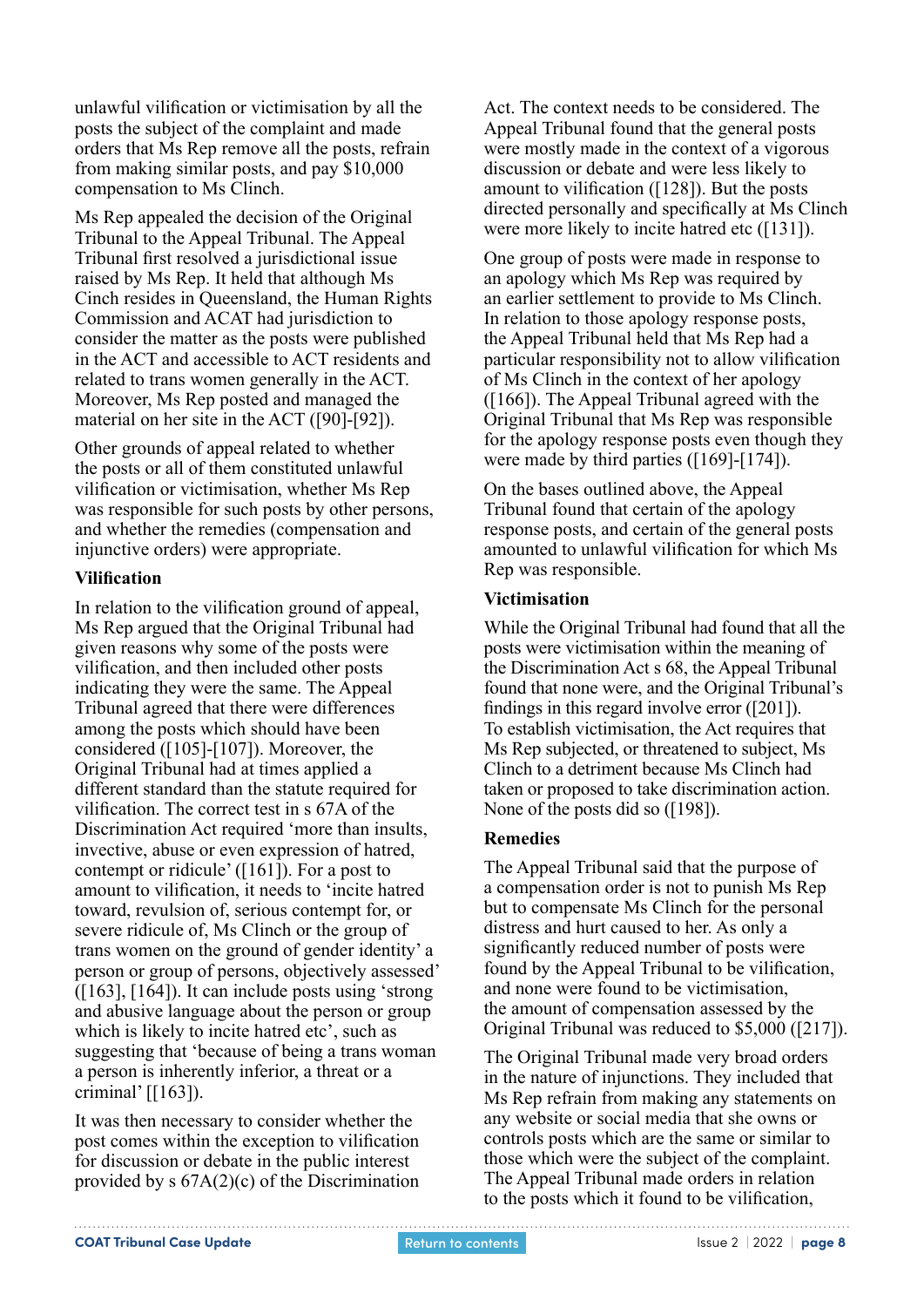<span id="page-8-0"></span>and posts substantially the same, but did not consider it appropriate to make orders in relation to posts of similar effect ([221]). It ordered that Ms Rep remove the designated posts from any website, social media or other publication that she owns or controls and must not repeat or continue the publication of those posts, or posts in substantially the same terms (227]-[229]).

**Order:** The appeal was upheld in part.

## Internal appeal on limited grounds

Some tribunal statutes provide for internal appeal to an Appeal Panel or Division. The appeal may be as of right or subject to a requirement to obtain leave. In the case of NCAT, the making of internal appeals is governed by Pt 6 Div 2 of *the Civil and Administrative Tribunal Act 2013* (NSW). The effect of s 80, and specifically s 80(2) (b), is that an appeal from certain decisions of the Tribunal may be made as of right on a question of law, or with the leave of the Appeal Panel on any other grounds. The fact-law distinction is murky, and unrepresented appellants may struggle to assist the Panel in identifying a discrete question of law as a ground for appeal. Absent a question of law, general principles for the grant of leave to appeal on other grounds are well-established (see eg, *Collins v Urban* [2014] NSWCATAP 17, [80]- [84]). The following cases, both involving unrepresented appellants, show how the Appeal Panel applies the appeal provisions. It shows how the Panel attempts proactively to discern and evaluate all arguable errors of law and other arguable grounds of appeal which self-represented appellants may have difficulty in specifying.

### *ZVN v ZVO* **[2022] NSWCATAP 57**

**New South Wales Civil and Administrative Tribunal Appeal Panel (CP Fougere, Principal Member, J S Currie, Senior Member, J Le Breton, General Member), 2 March 2022**

This was an internal appeal to the NCAT Appeal Panel from a decision of the Tribunal's Guardianship Division on a guardianship review concerning a 90-year-old woman who had been diagnosed with dementia ('the subject person'), whose name was anonymised as ZVO. The appellant, whose name was anonymised as ZVN, was a friend of ZVO who objected to the Tribunal's decision of 19 May 2021 to renew the order placing ZVO under guardianship and to reappoint the Public Guardian as sole guardian.

The appellant challenged the reappointment of the Public Guardian and sought appointment herself. The sole issue was the validity of the Tribunal's finding that the appellant was not suitable for appointment as guardian by reference to the factors in s 17(1) of the *Guardianship Act 1987* (NSW) (Guardianship Act).

The Public Guardian and a person who had been appointed as ZVO's financial manager were co-respondents to the appeal. ZVO did not participate in the appeal but was separately represented by counsel.

The Appeal Panel had first to decide whether in reaching its decision to reappoint the Public Guardian, which involved a decision that the respondent was not suitable for appointment as a guardian, the Tribunal had made an error of law, in which case the appeal would proceed as of right. Otherwise, the Panel had to decide whether it should in any case grant the respondent leave to appeal ([12]).

The Appeal Panel noted that in appeals such as this where the appellant was neither legally represented nor a practising lawyer, it can be difficult for the appellant to identify an error of law. In accordance with previous Appeal Panel decisions involving appeals from the Guardianship Division, the Panel endeavoured to assist the appellant to formulate and clarify grounds of appeal. Following the practice in *Cominos v Di Rico* [2016] NSWCATAP 5 and other appeals from the Guardianship Division, the Appeal Panel reviewed the appellant's stated grounds of appeal, the material provided and the decision of the Tribunal to ascertain whether a question of law or the basis for the grant of leave could be discerned therein ([32]-[35]).

The Appeal Panel noted that, while there is no universal test for identifying errors of law, the Appeal Panel in *Prendergast v Western Murray Irrigation Ltd* [2014] NSWCATAP 69 had set out a non-exclusive list of eight types of questions of law ([25]). The Panel discerned that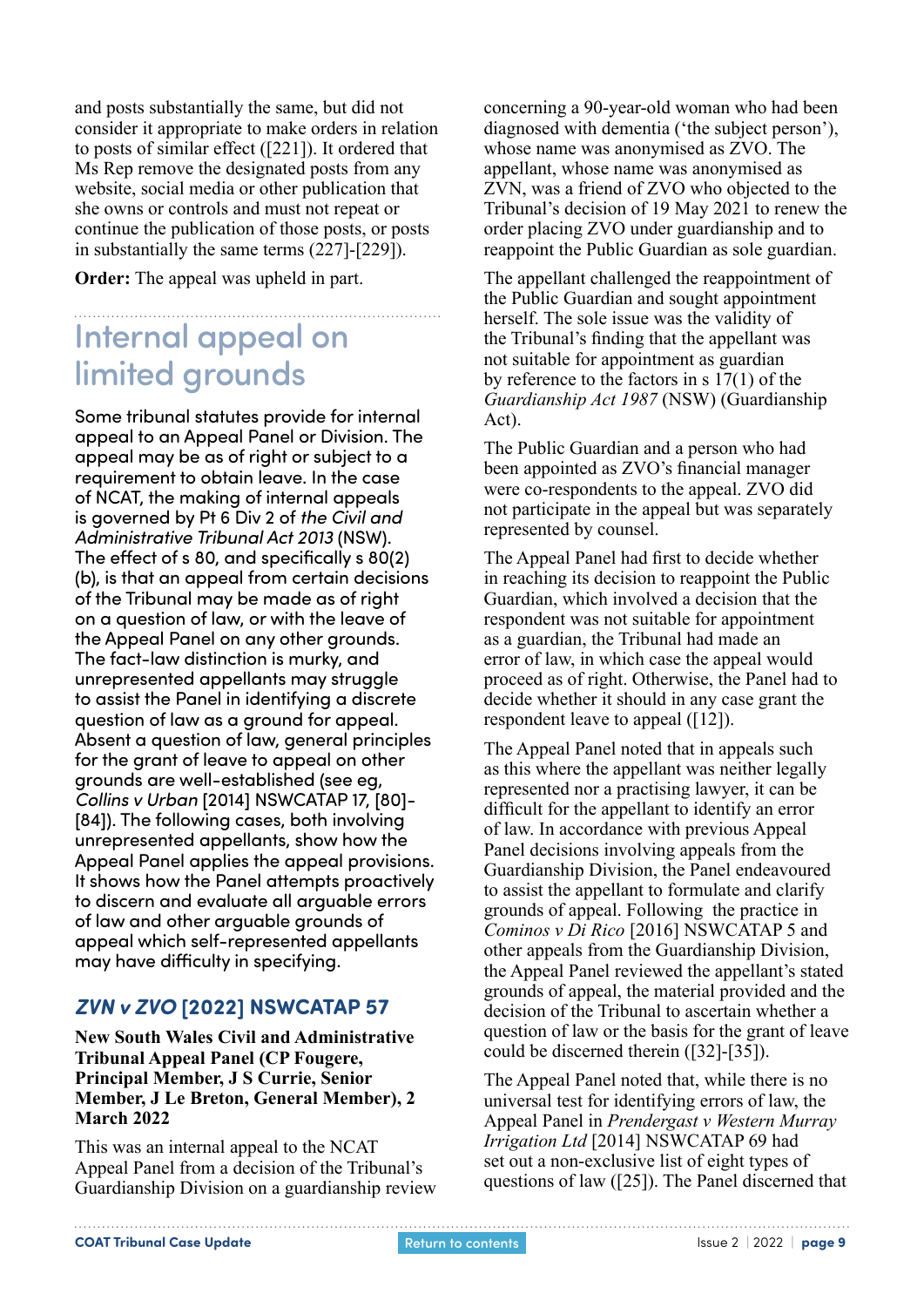the appellant's case was that the Tribunal had made six different errors of law, and that three possible grounds for leave to appeal could be discerned from her submissions ([36]-[44]). The Panel proceeded to consider them seriatim.

#### **Errors of law**

- 1. The appellant asserted that the Tribunal had failed to set out a reasoning process for its decision, particularly its conclusion that she was not suitable to be appointed as guardian. The Panel concluded that the Tribunal's reasons for decision met the standards of adequacy set by the leading authorities, and there was no error of law in this regard ([54]-  $[56]$ ).
- 2. The appellant asserted that she was denied procedural fairness at the hearing in that she was not given sufficient time to state her case. The Panel reviewed the sound recording and found that the 34 minutes given to the appellant for her oral submissions, in a hearing which lasted approximately 75 minutes (noting that that was reasonably usual for a review hearing) was a reasonable time. ([57]-[62]). The Panel also noted that on a number of occasions the Member had asked ZVN to clarify or summarise her contentions and to address the main issues, in doing so making it clear that an important issue was ZVN's own suitability to be appointed as guardian. It also took into account her substantial written submissions to the Tribunal.
- 3. The appellant contended that in failing to find the appellant 'willing and able to exercise the functions conferred or imposed by the proposed guardianship order' for the purposes of s 17(1)(c) of the Guardianship Act, the Tribunal had misapplied the provision. The Appeal Panel said that the three findings of fact relied upon by the appellant would not give rise to the error of law asserted unless there was no evidence at all upon which each finding could have been made. The Panel found that there was appropriate evidence to justify each finding.
- 4. The fourth possible error of law was that a finding of material fact was against the weight of evidence. The finding in issue was that the subject person ZVO is open to suggestion and her views can vary. The Panel said there was no error of law in this regard

as there was evidence to support the finding ([80]-[81]).

- 5. The fifth possible error of law was failure to take mandatory considerations into account. While the appellant did not make it clear which mandatory considerations were meant, the Panel found that the recording and Reasons indicated that the principles set out in s 4 of the Guardianship Act were considered ([83]-[85]).
- 6. The sixth type of error, unreasonableness, was not found. The Panel noted that while the appellant strongly disputed the decision, it was not unreasonable to the standard required to establish an error of law ([86]).

#### **Leave to appeal on other grounds**

Having found no error of law, the Panel applied the principles governing an application for leave to appeal ([26]-[27]). In *Collins v Urban [2014]* NSWCATAP 17 the Appeal Panel said that an appellant seeking a grant of leave must demonstrate more than that the decision was arguably wrong or that an issue of fact is open to challenge ([20]). The Panel in that case added that ordinarily, it is appropriate to grant leave only in matters that involve issues of principle, questions of public importance or matters of administration or policy which might have general application, a clear injustice, a factual error that was unreasonably or mistakenly arrived at, or where the Tribunal has undertaken fact finding in such an unorthodox or unfair manner that it would be in the interests of justice to have it reviewed ([84]).

The Appeal Panel was unable in the present case to discern any of the circumstances identified in the general principles in *Collins v Urban* ([87]- [90]).

The Panel accordingly refused leave to appeal and dismissed the appeal.

## Access to police record of interview with third party

Some tribunals deal with multiple sequential applications, often involving similar or related factual or legal issues, from the same applicant. Managing the evidence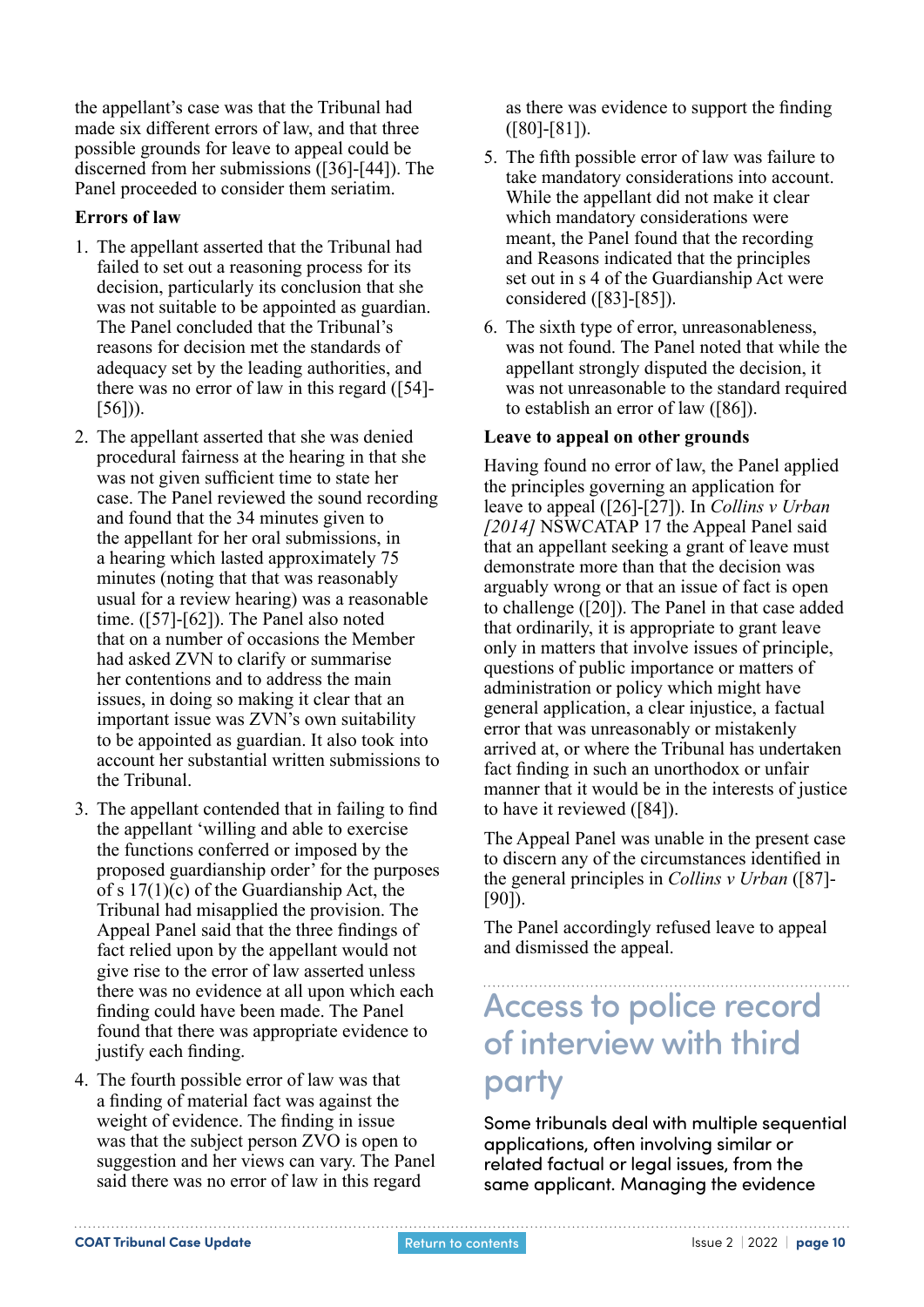<span id="page-10-0"></span>and fact finding where a self-represented applicant seeks to rely on substantial material, sometimes deriving from earlier matters, can be challenging.

### *Danis v Commissioner of Police* **[2022] NSWCATAP 68**

#### **New South Wales Civil and Administrative Tribunal Appeal Panel (R Dubler SC, Senior Member, G Furness SC, Senior Member), 15 March 2022**

Mr Danis (the appellant) applied under the *Government Information (Public Access) Act 2009* (NSW) (the Act) to the Commissioner of Police (the respondent) for access to a DVD on which was recorded an interview conducted by the NSW Police with a named Third Party. The Third Party was the then partner of Mr Danis' former wife, and the interview related to an alleged assault upon Mr Danis' young son. At the time, Mr Danis was involved in contested legal proceedings before another court over parenting arrangements for the son and another child. The allegation of assault did not result in the laying of charges against the Third Party.

The Commissioner refused Mr Danis' application for access to the DVD. Mr Danis then applied to the Tribunal for administrative review of the Commissioner's decision. The Tribunal affirmed the Commissioner's decision. It found that in balancing the personal circumstances of the appellant, the public interest considerations in favour of disclosure and the public interest considerations against disclosure, the balance weighed against disclosure, to ensure that the community may continue to provide confidential information to the police.

Mr Danis lodged an internal appeal from the decision of the Tribunal, alleging various kinds of errors. Under s 80(2)(b) of the NCAT Act, the decision could be appealed as of right on a question of law or, with the leave of Appeal Panel, on any other ground.

The appellant's first ground was that the Tribunal ignored evidence critical to disputed issues contrary to assertions of fact made by the appellant. That evidence was a transcript of the appellant's cross examination of the Commissioner's witness and the appellant's affidavit in previous proceedings. Neither was formally tendered into evidence in the

present proceedings. The Appeal Panel found that the transcript and affidavit were used by the appellant in his cross-examination of the same witness in these proceedings, and that the Tribunal had not overlooked and must have taken that into account in its careful analysis of the allegations put to the witness ([28]).

The second ground of appeal was that the reasons for decision are inadequate or insufficient. The Appeal Panel found that the Tribunal made no error in finding that certain documents which included criticism of the family law system and recent cases of police misconduct, included in the 26 annexures to the appellant's affidavit, were not relevant to the public interest test and other matters required to be considered under the Act ([32]-[35]). There was no error in the Tribunal in not regarding the recent cases of police misconduct as of significance or in failing to specifically refer to them ([35]).

The third ground was that the Tribunal had misconstrued or misapplied the law and case authorities. The Appeal Panel found no error in the way the Tribunal construed and applied the public interest test, nor in its construction of s 121 of the Family Law Act, nor in its application of the principle in *Commissioner of Police (NSW) v Barett* [2015] NSWCATAP 68 on consideration of an allegation of agency misconduct as a public interest consideration in favour of disclosure.

The fourth ground was that the Tribunal made findings without evidence by failing to deal with each of the documents itemised and tendered by the appellant. The substance of this ground was the same as the first ground, and the Appeal Panel dealt with it by referring to its reasons for rejecting the first ground.

The fifth ground was that the Tribunal made an error in its fact-finding process, in accepting the evidence of a particular witness. Unlike the preceding grounds which alleged errors of law, this ground could be entertained only by leave to appeal under s 80(2)(b) of the NCAT Act. The Appeal Panel applied the principles in *Collins v Urban* [2014] NSWCATAP 17 which guide a determination as to whether leave to appeal should be granted. In the view of the Appeal Panel, the Tribunal 'clearly dealt with the evidence before it with care' and its conclusion in accepting the evidence of the relevant witness was plainly open to it ([60]). Moreover, the

**COAT Tribunal Case Update Issue 2 | 2022 | page 11 Return to contents Integral 2022 | page 11** 

[Return to contents](#page-0-0)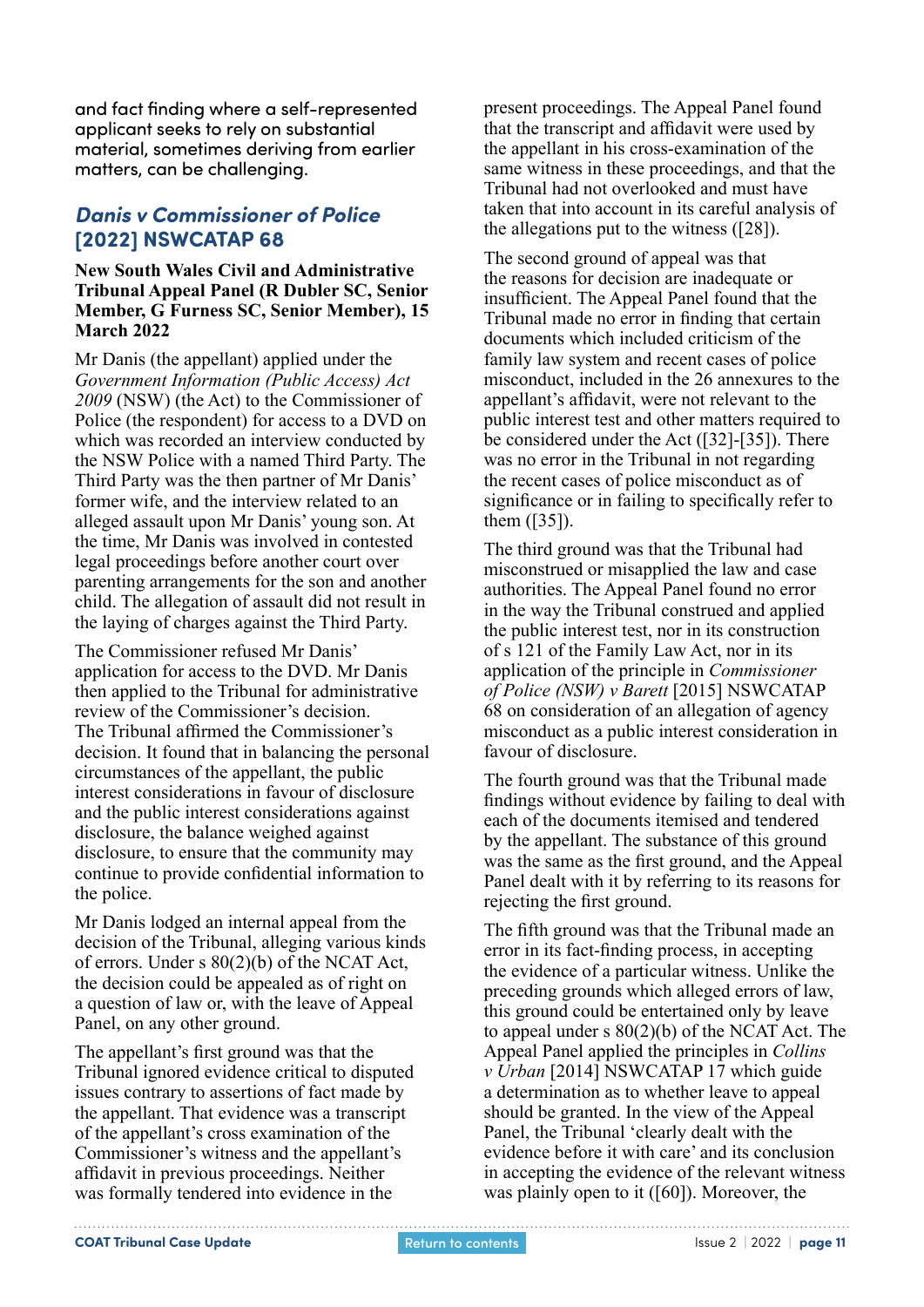<span id="page-11-0"></span>Tribunal's fact-finding process was orthodox, the Tribunal did not have regard to any wrong principles, and the Tribunal's decision did not involve issues of principle or questions of public importance ([62]). Accordingly leave to raise this ground of appeal was refused.

Leave to appeal was refused and the appeal was dismissed.

## Framing clear and culturally appropriate orders

While the following decision does not involve a tribunal, it deals with issues and approaches in framing behavioural orders in clear terms that can be understood by a person with cognitive disability. It also deals with the use of expert evidence, including from an Aboriginal elder as a quide to how behavioural conditions in an order could best be formulated and expressed to take a person's Aboriginal heritage and culture into account in an appropriate way.

### *New South Wales v Devries* **[2022] NSWSC 247**

#### **NSW Supreme Court (Wright J), 11 March 2022**

The State of New South Wales sought an extended supervision order ('ESO') under *the Crimes (High Risk Offenders) Act* 2006 (NSW) ('CHRO Act') in respect of the defendant, a 32-year-old Aboriginal man who had spent almost the whole of his adult life in custody because of convictions for serious offences. The order was sought on the statutory ground that the Court 'is satisfied to a high degree of probability that the offender poses an unacceptable risk of committing another serious offence if not kept under supervision' (CHRO Act s 5B).

At a preliminary hearing on 2 August 2021 the Court made an interim supervision order and directed the defendant to comply with the conditions therein, the conditions being based upon the defendant's then current conditions of parole, to be settled by the parties. An order was made for the defendant to be examined and reports prepared by psychiatrists or psychologists as agreed by the parties.

Subsequently, reports were provided to the Court in accordance with the order. Additionally, the defendant provided a report by a neuropsychologist who suggested forms of language for expressing the proposed conditions of an ESO that would be more readily comprehensible for the defendant given the diagnosed limitations of his cognitive functioning and his ability to understand, recall and comply with the conditions. The defendant also filed an expert report from Auntie Glendra Stubbs, an Aboriginal woman of the Wiradjuri People with long experience in issues affecting the wellbeing of Aboriginal people. Her report included information and insights into the types of conditions that might be appropriate and inappropriate for an Aboriginal person such as the defendant, and the support and management that might assist him to comply with any conditions imposed.

At the final hearing on 28 October 2021, the defendant was legally represented. Having regard to the evidence before the Court as to the defendant's risk of recidivism, the Court was satisfied that an ESO should be made for a period of three years ([30]-[51]).

The parties conferred with the benefit of the expert reports to frame the terms of the conditions with which the defendant should be required to comply as conditions of the ESO. The revised conditions were approved by the Court on 11 March 2022.

In his reasons relating to the form of the conditions, Wright J made several observations. First, he noted that the wording of the proposed conditions 'deliberately did not mirror the wording of [the CHRO Act] or the standard formulations of some conditions often seen in ESOs' (53]). His Honour acknowledged the opinion of the neuropsychologist that, due to the defendant's cognitive limitations, he would be more likely to be able to comply with the conditions if they were expressed in a form which he was able to understand and recall. Therefore, the experts and the parties had cooperated in developing a form of conditions with simplified language and pictures to illustrate what the conditions required ([52]-[53]).

Second, his Honour observed that the evidence of Aunty Glendra Stubbs 'was particularly helpful in coming to an appreciation of the cultural, family and social implications of the defendant's Aboriginal heritage and background'

. . . . . . . . . . . . . . . . . . .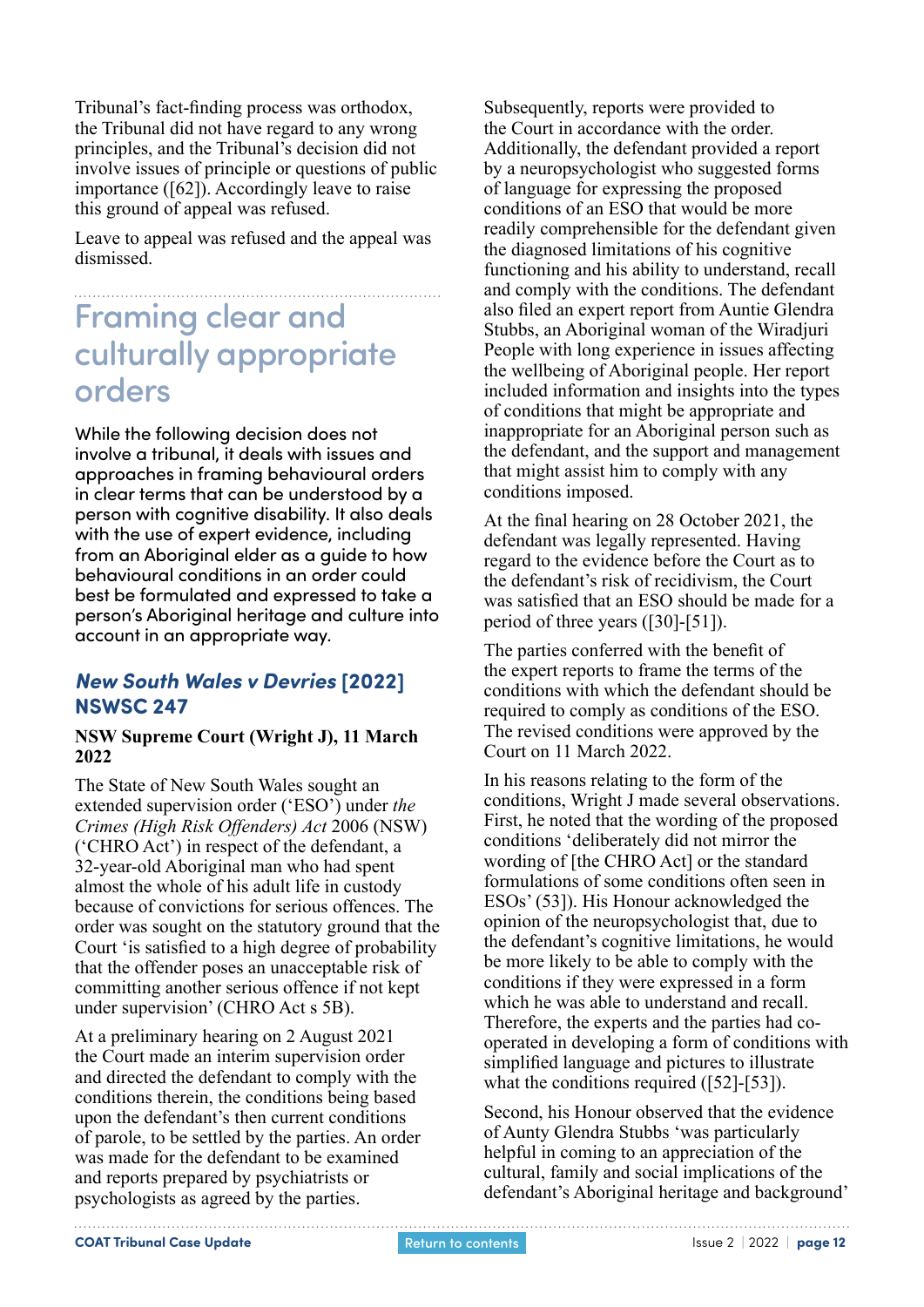<span id="page-12-0"></span>and how the conditions could best be formulated to take account of those considerations ([54]). Aunty Glendra's evidence was of particular assistance in determining the nature of the defendant's obligation in relation to the planning and scheduling of his activities.

Third, his Honour noted that the agreed conditions include features that were tailored to the defendant's circumstances. A preamble was included which explained in simple language the nature and purpose of the conditions and indicated several persons from whom the defendant can obtain assistance in understanding what they require. The preamble also made it clear that there would be adverse legal consequences if the defendant does not comply with the conditions ([55]). Having regard to Aunty Glendra's evidence about the cultural appreciation of time, the cultural and social significance of family, and the expert evidence about the defendant's cognitive limitations, the conditions did not include the usual requirement to adhere to a weekly schedule. Instead, the defendant was required to work with his Departmental Supervising Officer on developing a case management plan dealing with 'things he might do during the day', and to make every effort to take part in or attend the activities in the plan ([57]).

[The conditions are set out in full in the [attachment to the judgment](http://www.austlii.edu.au/cgi-bin/viewdoc/au/cases/nsw/NSWSC/2022/247.html)]

## Harman implied undertaking in tribunal proceedings

The following case note and comments were contributed by Adam Bundy, Executive Adviser in the General and Other Divisions at the Administrative Appeals Tribunal.

The note concerns a single judge Federal Court decision, however the implied undertaking (also referred to as a *Harman* undertaking) considered by the Court in the decision could have widespread consequences for statutory agencies appearing in State and Federal Tribunals. Questions concerning the operation of the implied undertaking, and whether a release from the undertaking ought to be granted upon application by a party, are issues arising in Tribunal proceedings and the decision in

*La Mancha* is directly relevant to how those questions could be approached.

A typical scenario would be when a party obtains documents through the processes of the tribunal, such as through the issuing of summonses to produce documents. The party who sought the documents through the use of the tribunal process then wants to use the documents for a purpose not connected to the tribunal proceeding. That party will need to seek leave from the tribunal, by reason of the implied undertaking, to use the documents for another purpose not connected to the tribunal proceeding.

Some tribunals seek to restrict the use of documents and other things produced under summons, to prevent their use for any other purpose or publication of the contents. See, for example, NCAT's Procedural Direction No 2-Summons [41], which suggests that such conduct may constitute a contempt of the Tribunal.

### *La Mancha Africa SARL v Commissioner of Taxation* **[2021] FCA 1564**

#### **Federal Court of Australia (Davies J), 15 December 2021**

The Federal Court of Australia determined that a document produced to the Court by Ernest Henry Mining Pty Ltd (EHM) pursuant to a subpoena issued at the request of the applicant, La Mancha Africa SARL (La Mancha), could be used by the Commissioner of Taxation (Commissioner) outside of the proceeding without obtaining leave from the Court to do so.

#### **Facts**

Upon producing documents to the Court in answer to the subpoena, EHM requested confidentiality orders limiting the use of the documents to the proceeding in which they were produced. The confidentiality orders were sought to avoid doubt as to the limits on the Commissioner's use of the documents beyond the proceeding in which they were produced. The question for the Court was whether the undertaking (or obligation) known as a Harman<sup>3</sup> undertaking, or implied undertaking, was

<sup>3</sup> See *Harman v Secretary of State for Home Department*  [1983] 1 AC 280; *Hearne v Street* [2008] HCA 36; (2008) 235 CLR 125, 131 [3], 154-5 [96], 160-2 [109]- [112].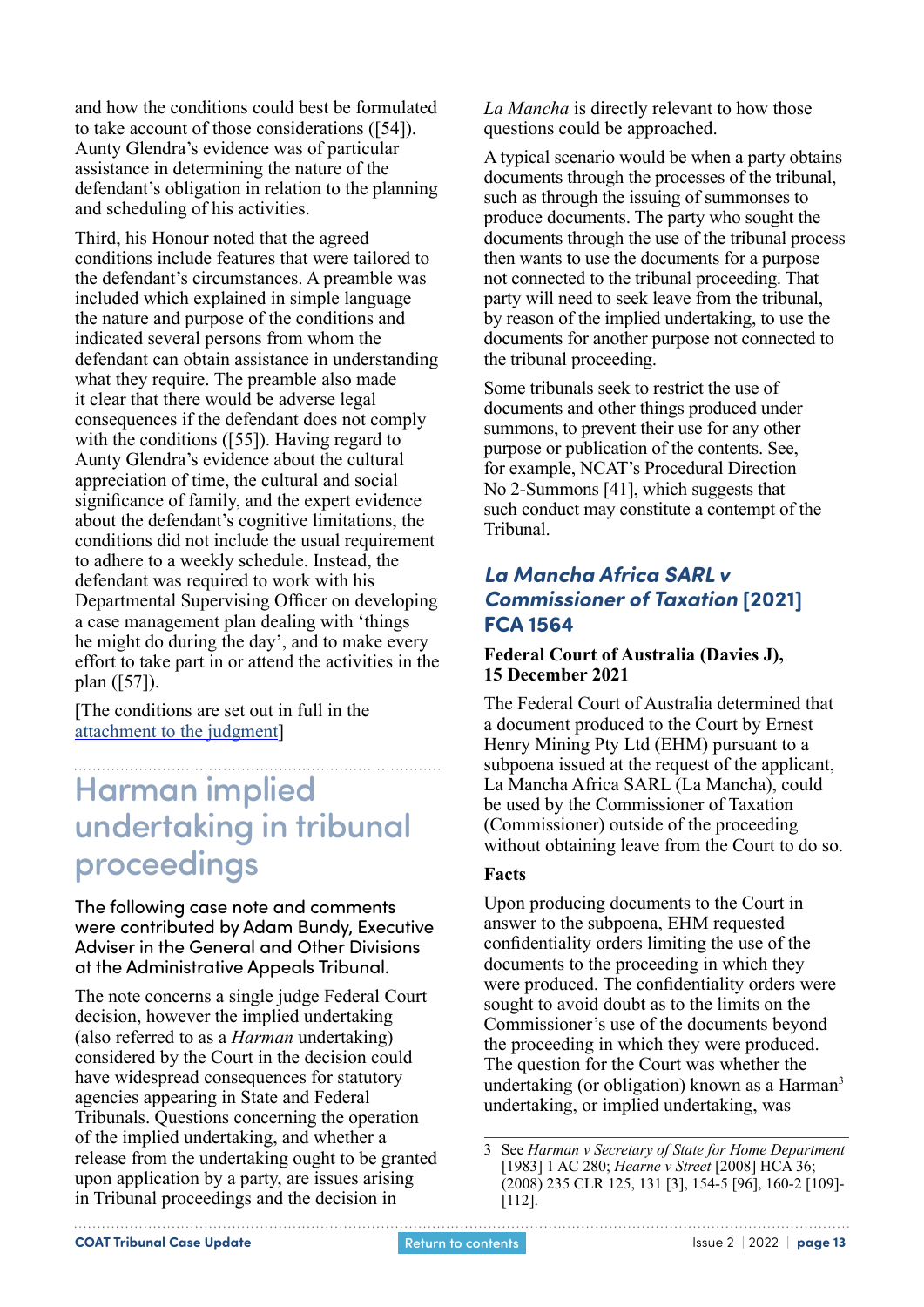sufficient to limit the Commissioner's use of the documents to the proceeding in which they were produced, unless the Court has granted leave for use in another proceeding.

The Commissioner contended that the Harman undertaking does not operate to constrain the lawful exercise of his statutory functions and powers on the basis that the undertaking yields to inconsistent legal obligations. The corollary of the Commissioner's argument was that he would not have to seek leave of the Court to use the documents outside of the proceeding in the course of exercising his statutory powers and duties under the taxation laws.

#### **Decision**

The Court accepted the Commissioner's argument and determined that the Harman undertaking did not restrict the Commissioner's use of the documents obtained through the Court's processes. In reliance on *Deputy Commissioner of Taxation v Rennie Produce (Aust) Pty Ltd (in liq)* [2018] FCAFC 38 ('Rennie') EHM argued that the Commissioner was bound by the Harman undertaking as a litigant in the proceeding, as distinct from the Commissioner using his statutory information gathering powers as a regulator to compel a person who is subject to the undertaking to produce a document for the Commissioner's use. The Court rejected this argument and emphasised that the content of the Harman undertaking recognises inconsistent legal obligations, such as the Commissioner's statutory duty to act upon information in his possession to fulfil his obligations as a regulator. Specifically, the Court focused on the Commissioner's duty under section 166 of the Income Tax Assessment Act 1936 (Cth) which requires him to determine taxpayers' liabilities under the tax laws based on information in the Commissioner's possession. The Court referred to the wealth of appellate authority (including *Rennie*) for the proposition that the Commissioner must act on information in his possession to fulfill his statutory duties, regardless of how the Commissioner came into possession of that information.

The Court found that EHM's reliance on *Rennie* was misconceived, drawing attention to the Full Court's conclusion that a Harman undertaking will not excuse a failure to comply with an obligation to provide the Commissioner information in response to a lawful exercise

of his statutory information gathering powers. In *Rennie* the Commissioner issued a statutory notice to the respondent company to produce documents obtained through the curial process in prior litigation. Whether the Harman undertaking applied in the circumstances was not in issue (because the documents were obtained in an earlier proceeding). Rather the issue was whether the undertaking precluded the respondent company from producing documents to the Commissioner in accordance with the statutory notice so as to not breach the implied undertaking. The Full Court in *Rennie* said the undertaking did not preclude the respondent producing the documents to the Commissioner because the respondent was not using the documents for an ulterior purpose. Rather, the respondent was complying with a lawful exercise of the Commissioner's statutory information gathering powers.

#### **Comment on the implications**

The case opens the possibility that other regulators in addition to the Commissioner of Taxation are not bound by the Harman undertaking if the statutory framework giving rise to a regulator's duties and obligations is inconsistent with the principles underlying the Harman undertaking: see the majority judgment (Hayne, Heydon And Crennan JJ) in *Hearne v Street* [2008] HCA 36; (2008) 235 CLR 125. Taking the Administrative Appeals Tribunal as an example, *La Mancha Africa* draws into focus previous decisions of the AAT that consider the operation of the Harman undertaking: see for example *Chin and Comcare* [2017] AATA 634 ('*Chin*'); *Newey and Comcare* [2019] AATA 1772 ('*Newey*'). In *Chin* and *Newey* the AAT considered whether the Harman undertaking applied to medical reports prepared with the use of documents obtained by summonses issued in AAT proceedings. Both cases also considered whether Comcare ought to be released from the undertaking (if one was found to exist) to use the medical reports for internal claims management purposes relating to other claims each applicant had made or may make.

The AAT in both *Chin* and *Newey* decided that the undertaking applied to the medical reports because the reports were prepared using documents obtained by Comcare through the issuing of summonses in the AAT proceedings. The undertaking in both matters was said to apply only to the parts of the report that were

. . . . . . . . . . . . . . . . . . . .